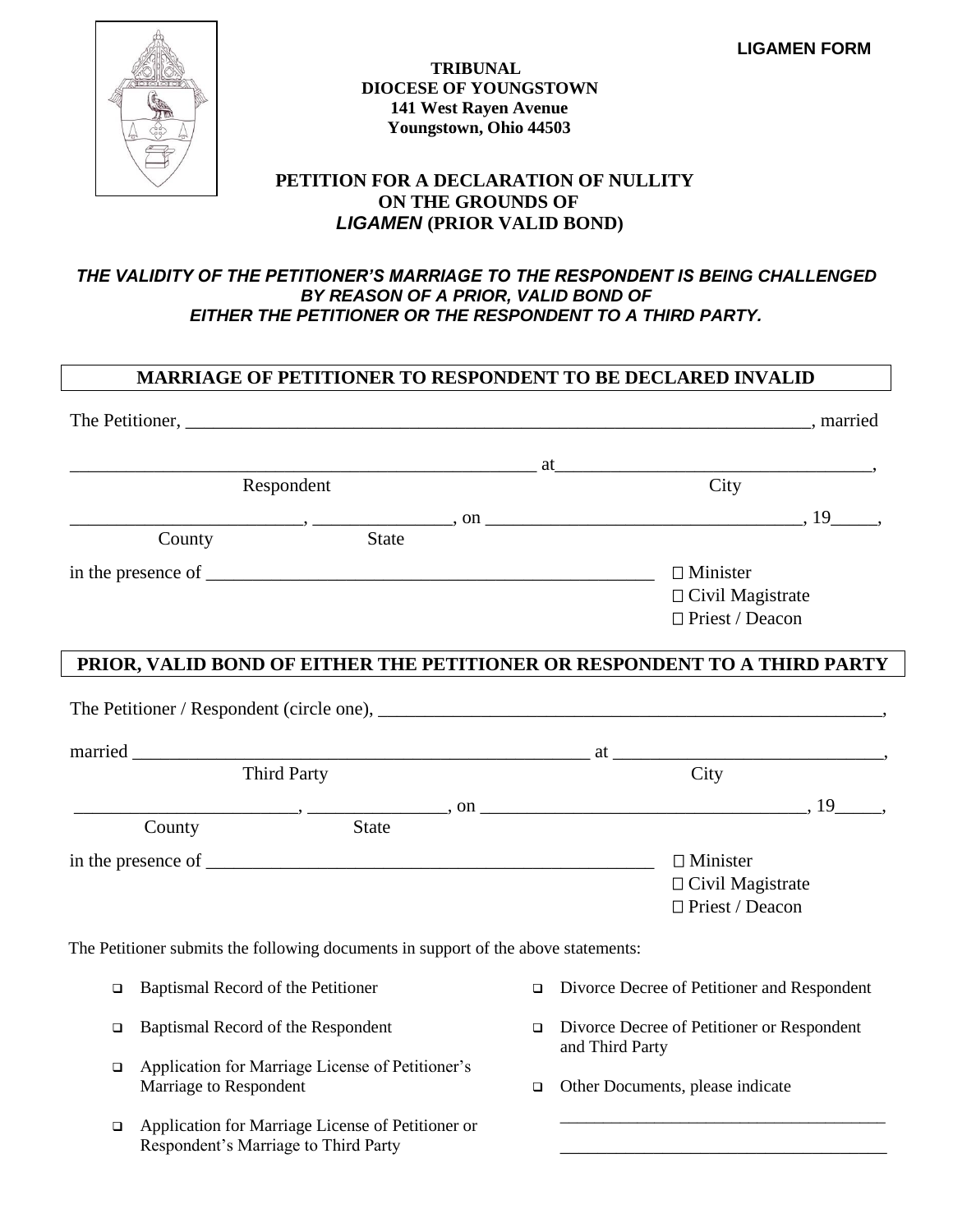# **CONCERNING THE PETITIONER**

| 2.             |                                                    |                                                                                |               |                     |  |  |
|----------------|----------------------------------------------------|--------------------------------------------------------------------------------|---------------|---------------------|--|--|
|                |                                                    |                                                                                |               |                     |  |  |
| 3.             |                                                    |                                                                                |               |                     |  |  |
|                |                                                    |                                                                                |               |                     |  |  |
|                | 5. Dates and places of all baptisms of Petitioner: |                                                                                |               |                     |  |  |
|                | <b>DATE</b>                                        | <b>CITY</b>                                                                    | <b>CHURCH</b> | <b>DENOMINATION</b> |  |  |
|                |                                                    |                                                                                |               |                     |  |  |
|                |                                                    |                                                                                |               |                     |  |  |
| 6.             |                                                    |                                                                                |               |                     |  |  |
| 7.             |                                                    |                                                                                |               |                     |  |  |
| 8.             |                                                    |                                                                                |               |                     |  |  |
| 9.             |                                                    |                                                                                |               |                     |  |  |
| 10.            |                                                    | Petitioner married the following persons: (list all marriages chronologically) |               |                     |  |  |
|                | NAME (maiden, if woman)                            |                                                                                | <b>DATE</b>   | <b>PLACE</b>        |  |  |
|                |                                                    |                                                                                |               |                     |  |  |
|                |                                                    |                                                                                |               |                     |  |  |
|                |                                                    |                                                                                |               |                     |  |  |
|                |                                                    |                                                                                |               |                     |  |  |
|                | <b>CONCERNING THE RESPONDENT</b>                   |                                                                                |               |                     |  |  |
|                |                                                    | 1. Name of Respondent (maiden name, if woman)_                                 |               |                     |  |  |
|                |                                                    |                                                                                |               |                     |  |  |
|                |                                                    |                                                                                | $P$ hone No.  |                     |  |  |
|                |                                                    |                                                                                |               |                     |  |  |
| 2.<br>3.<br>4. |                                                    |                                                                                |               |                     |  |  |
| 5.             |                                                    | Dates and places of all baptisms of Respondent:                                |               |                     |  |  |
|                | <b>DATE</b>                                        | <b>CITY</b>                                                                    | <b>CHURCH</b> |                     |  |  |
|                |                                                    |                                                                                |               |                     |  |  |
|                |                                                    |                                                                                |               |                     |  |  |
|                |                                                    |                                                                                |               |                     |  |  |
|                |                                                    |                                                                                |               |                     |  |  |
|                |                                                    |                                                                                |               | <b>DENOMINATION</b> |  |  |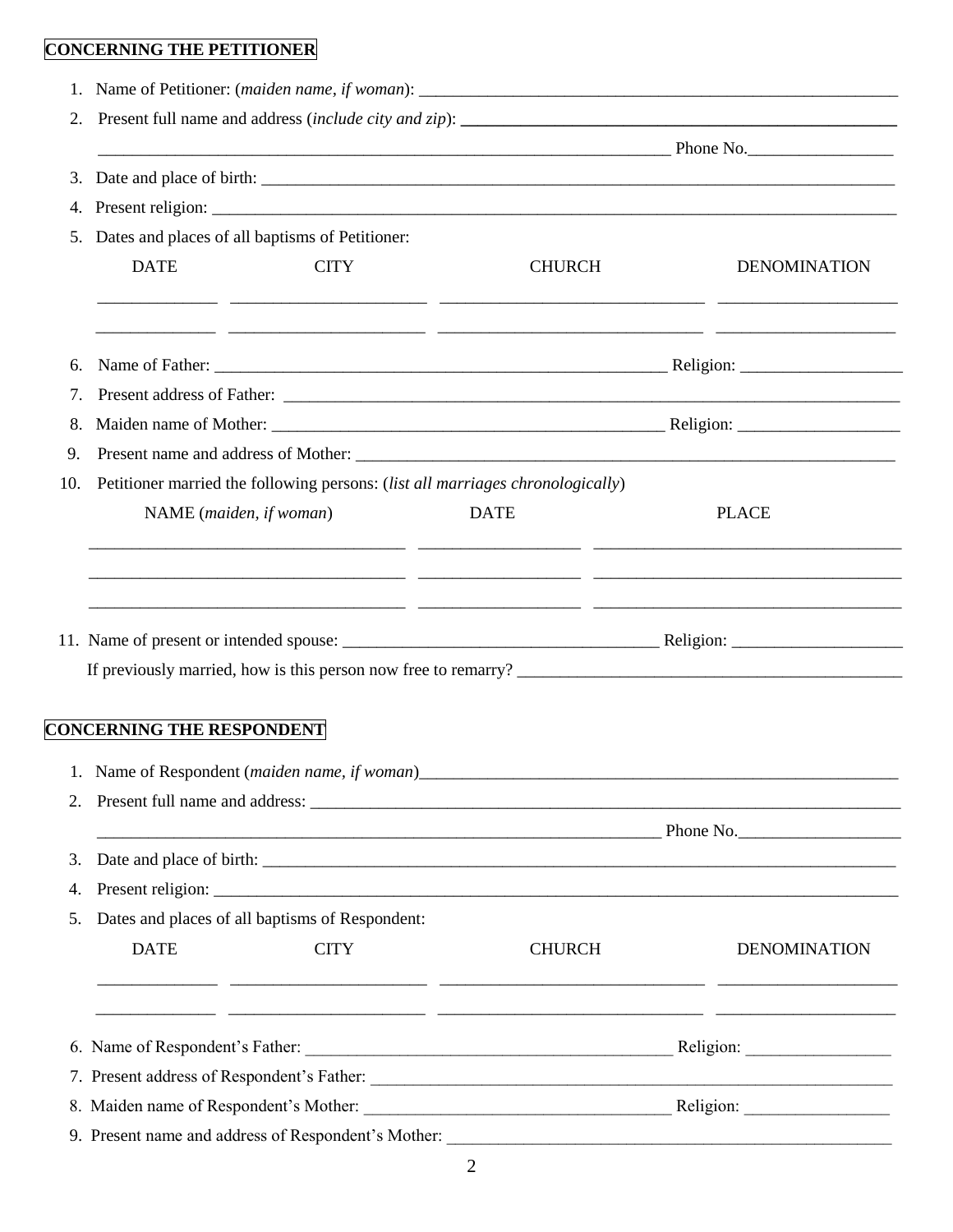10. Respondent married the following persons: (*list all marriages chronologically*)

| <b>NAME</b>                                                   | <b>DATE</b>    | <b>PLACE</b> |                     |
|---------------------------------------------------------------|----------------|--------------|---------------------|
|                                                               |                |              |                     |
|                                                               |                |              | Religion: Religion: |
| 12. Family witnesses for the Respondent: (other than parents) |                |              |                     |
| <b>NAME</b>                                                   | <b>ADDRESS</b> | PHONE NO.    | <b>RELATIONSHIP</b> |
|                                                               |                |              |                     |
|                                                               |                |              |                     |

## **CONCERNING THE THIRD PARTY**

*Since validity of the Petitioner's marriage to the Respondent is being challenged by reason of a prior marriage of either party, give the following information about the Third Party (i.e. former spouse of either the Petitioner or Respondent):*

|     | 6. Dates and places of all baptisms of Third Party:                             |             |               |                     |  |
|-----|---------------------------------------------------------------------------------|-------------|---------------|---------------------|--|
|     | <b>DATE</b>                                                                     | <b>CITY</b> | <b>CHURCH</b> | <b>DENOMINATION</b> |  |
| 8.  |                                                                                 |             |               |                     |  |
| 9.  |                                                                                 |             |               |                     |  |
| 10. |                                                                                 |             |               |                     |  |
| 11. | Third Party married the following persons: (list all marriages chronologically) |             |               |                     |  |
|     | NAME (maiden name, if woman)                                                    | <b>DATE</b> |               | <b>PLACE</b>        |  |
|     |                                                                                 |             |               |                     |  |